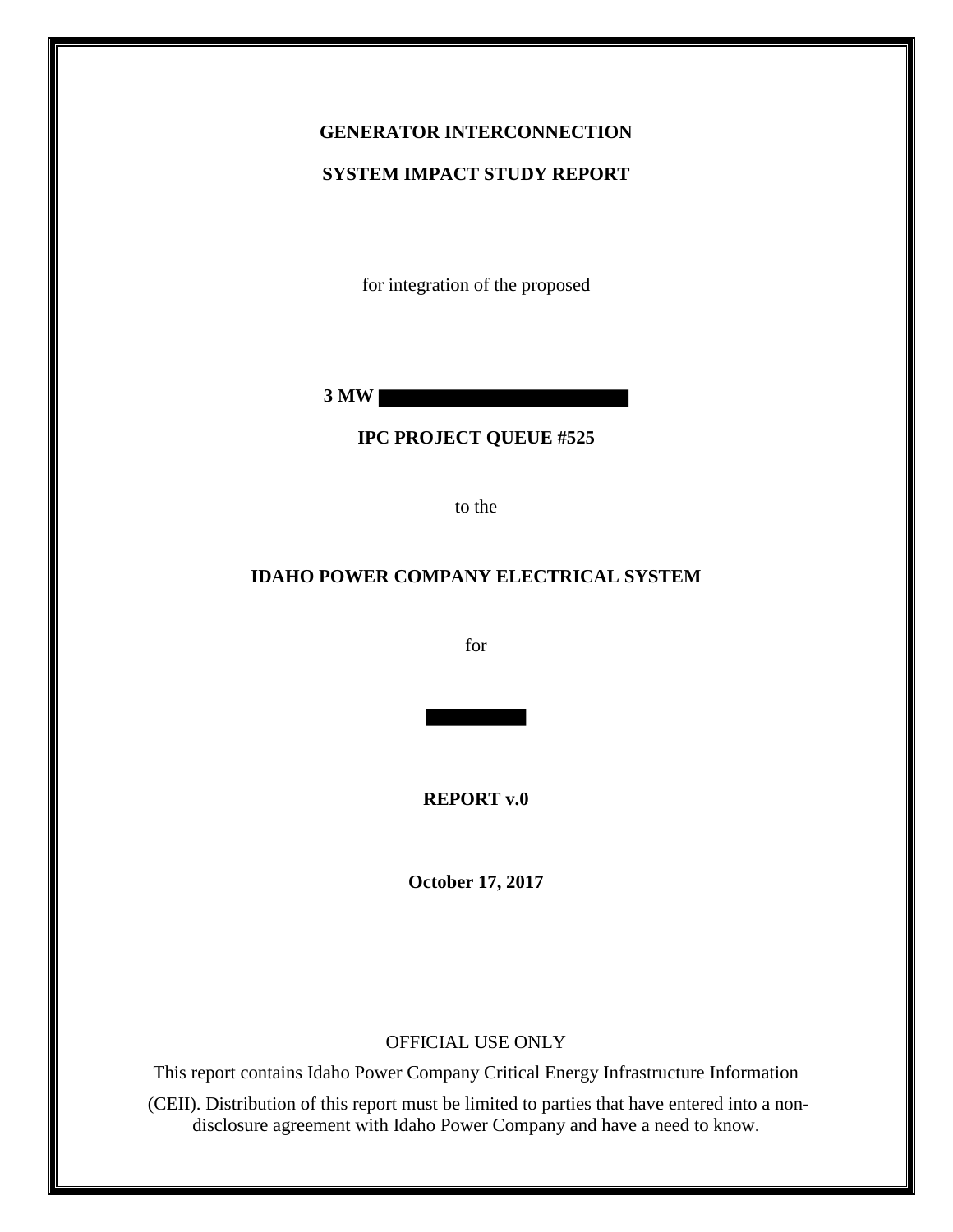# **Revision History**

| Date       | <b>Revision</b>   Initials |            | <b>Summary of Changes</b>              |
|------------|----------------------------|------------|----------------------------------------|
| 10/17/2017 |                            | <b>PMA</b> | $\vert$ SISR GI #525 – Original issue. |

3 MW

System Impact Study Report i

OFFICIAL USE ONLY

This report contains Idaho Power Company Critical Energy Infrastructure Information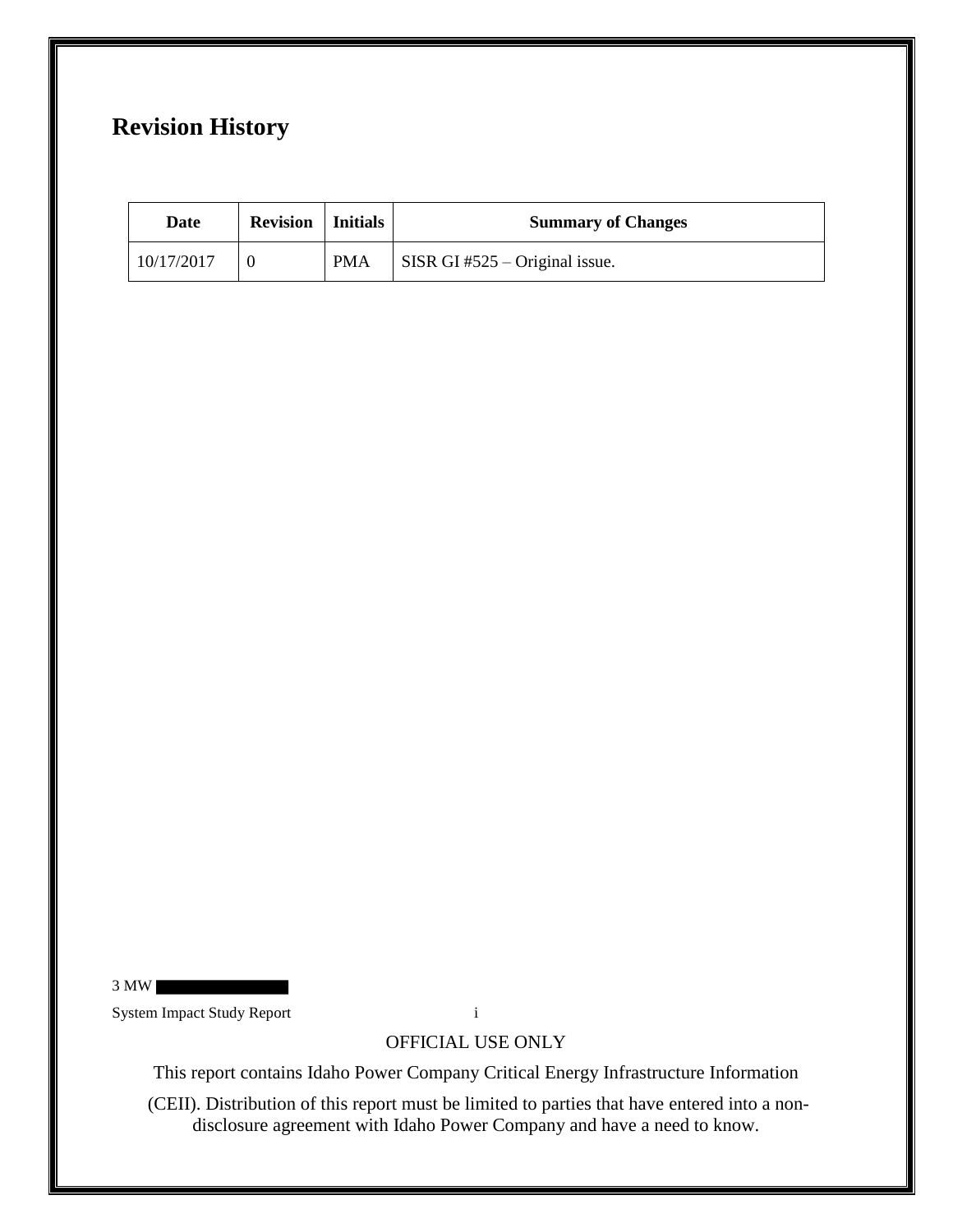# **Table of Contents**

| 1.0     |                                                                      |
|---------|----------------------------------------------------------------------|
| 2.0     |                                                                      |
| 3.0     |                                                                      |
| 4.0     |                                                                      |
| 5.0     |                                                                      |
| 6.0     |                                                                      |
| 7.0     |                                                                      |
| 8.0     |                                                                      |
| 9.0     |                                                                      |
| 10.0    |                                                                      |
| 11.0    |                                                                      |
| 12.0    |                                                                      |
| 13.0    |                                                                      |
|         |                                                                      |
| $A-1.0$ |                                                                      |
| $A-2.0$ |                                                                      |
| $A-3.0$ |                                                                      |
| $A-4.0$ |                                                                      |
| $A-5.0$ | WECC Coordinated Off-Nominal Frequency Load Shedding and Restoration |

3 MW

System Impact Study Report ii

## OFFICIAL USE ONLY

This report contains Idaho Power Company Critical Energy Infrastructure Information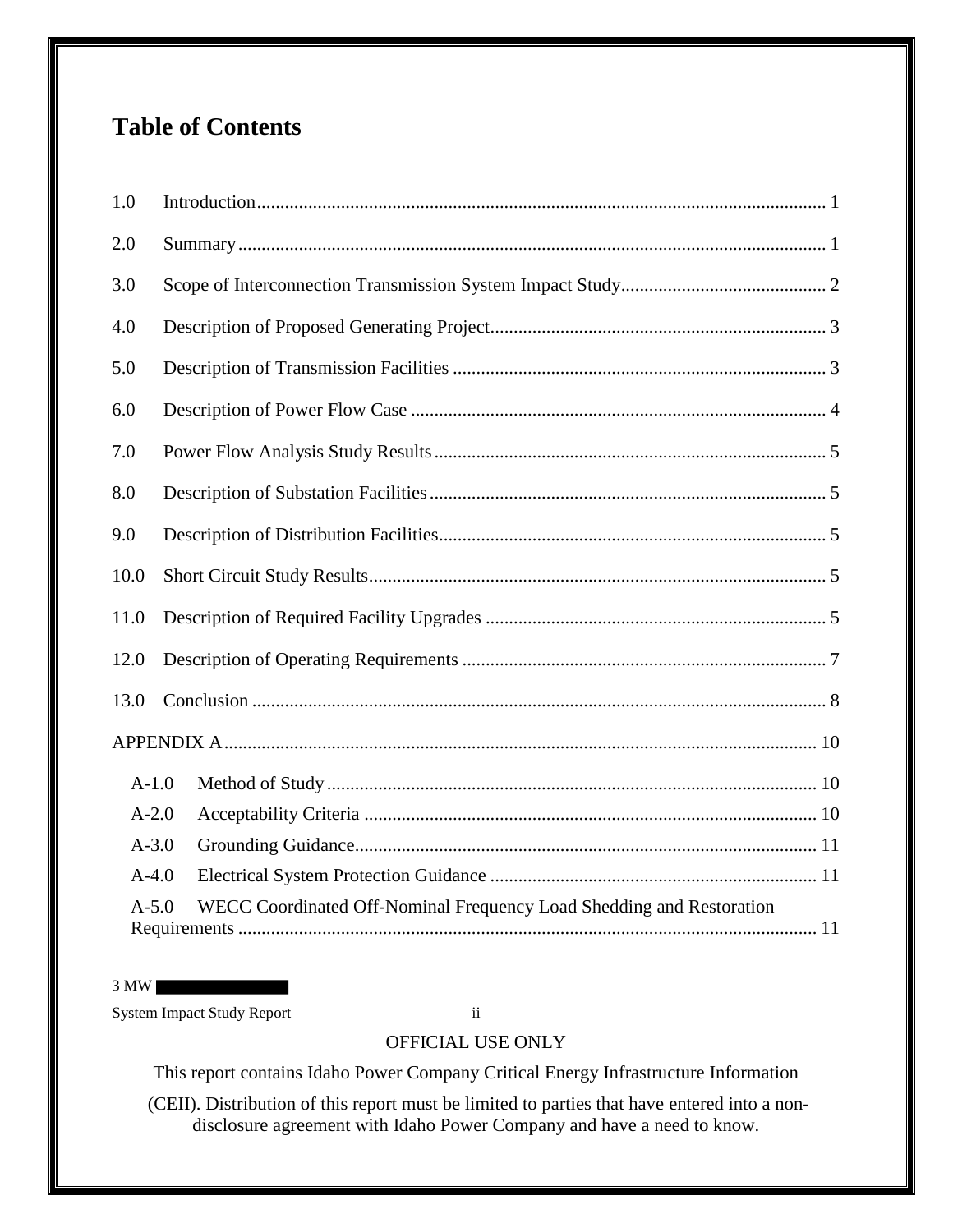| $B-1.0$ |  |
|---------|--|

3 MW

System Impact Study Report iii

OFFICIAL USE ONLY

This report contains Idaho Power Company Critical Energy Infrastructure Information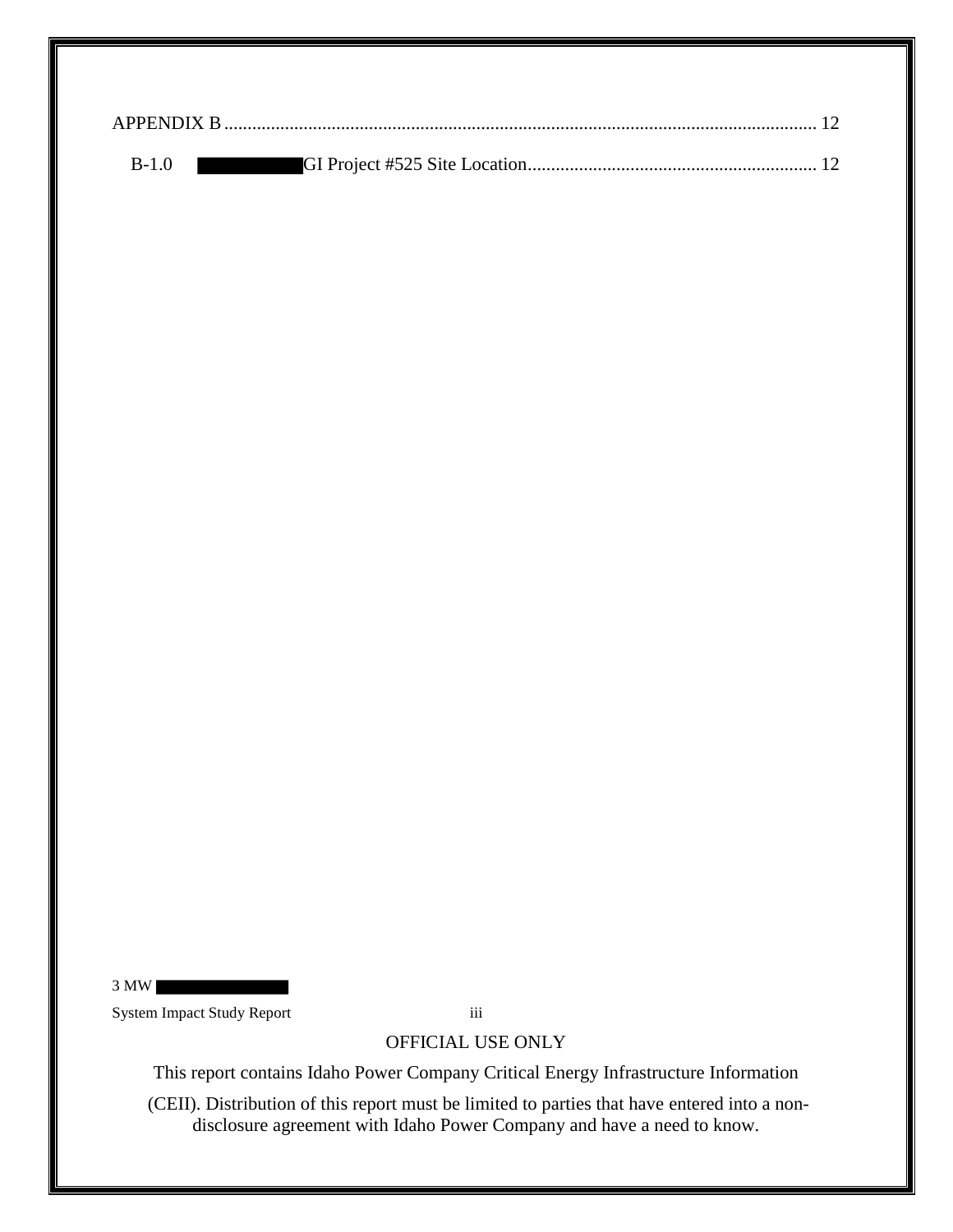# **List of Tables**

|--|--|--|--|--|--|

# **List of Figures**

| Figure 2 Location of |  |
|----------------------|--|

3 MW System Impact Study Report iv

# OFFICIAL USE ONLY

This report contains Idaho Power Company Critical Energy Infrastructure Information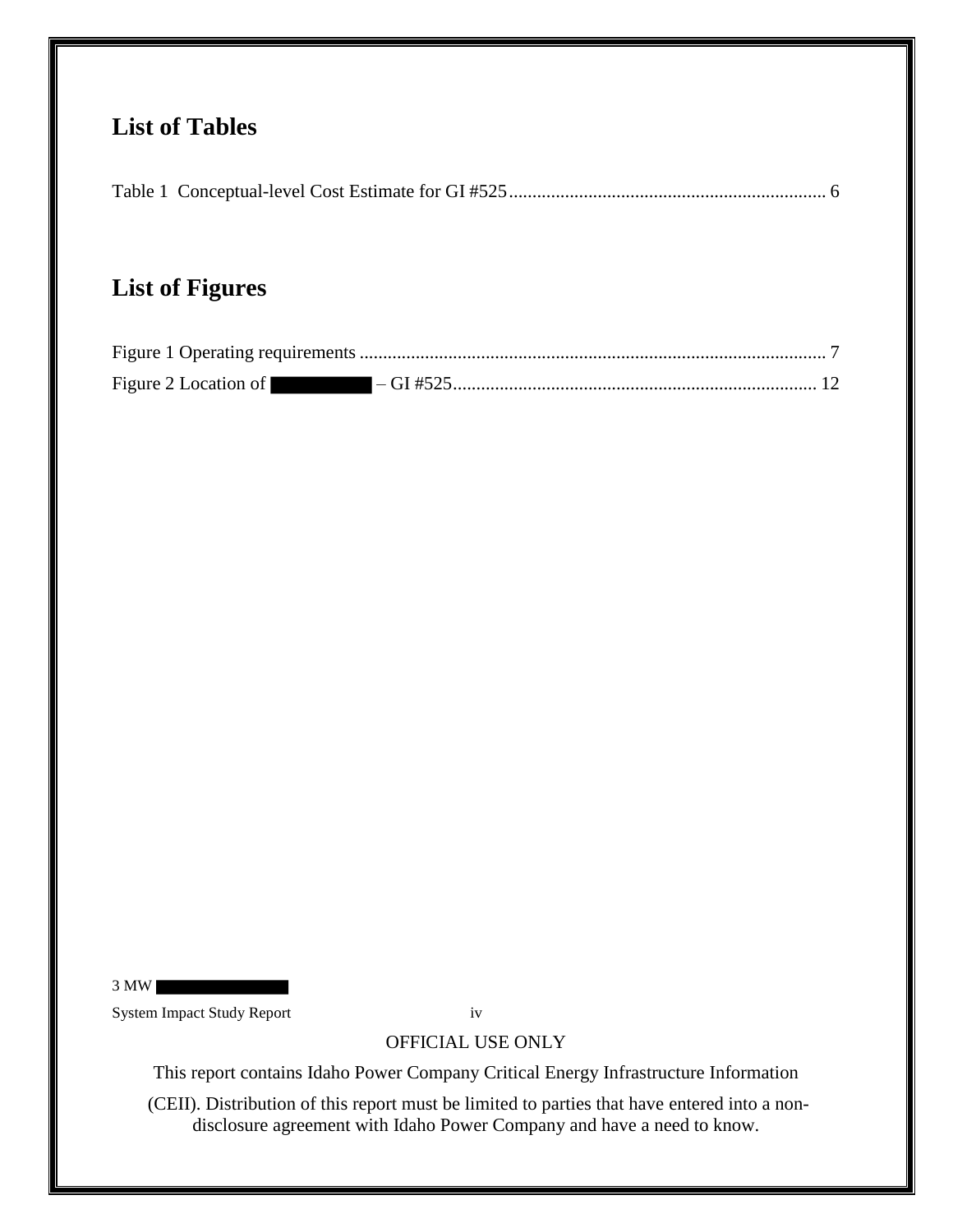#### **1.0 Introduction**

has contracted with Idaho Power Company (IPC) to perform a Generator Interconnection System Impact Study for the integration of the proposed 3 MW (the Project). The Project is located in IPC's Western Region

in Malheur County, Oregon (See Figure 2: Location of – GI # 525 in Appendix B). The project latitude and longitude are approximately **The Project is** . The Project is Generation Interconnect queue number 525 (GI #525).

The Project has applied to connect to the Idaho Power distribution system for an injection of 3 MW at a single Point of Interconnection (POI) at 12.47 kilovolts (kV). The POI is located in the Ontario (ONTO) 024 distribution feeder boundary approximately of the ONTO substation. The POI latitude and longitude are approximately

This report documents the basis for and the results of this System Impact Study for the GI #525 Generation Interconnection Customer. The report describes the proposed project, the determination of project interconnection impact and estimated costs for integration of the Project to the Idaho Power System. This report satisfies the System Impact Study requirements of the Idaho Power Tariff.

#### **2.0 Summary**

The system impact of interconnecting the 3 MW 024 distribution feeder was evaluated. The POI is located at  $\vert$ 

The transmission system and distribution analysis indicated that interconnecting the Ontario Solar project to ONTO-024 will have minimal system impact with modifications discussed in this report.

The Project will be required to control voltage in accordance with a voltage schedule as provided by Idaho Power Grid Operations. Therefore, GI #525 will be required to install a plant controller for managing the real and reactive power output of the 3 MW inverter array at the project POI. Also, the installation of a phasor measurement unit device (PMU) at the POI and the installation and maintenance costs associated with communication circuits needed to stream PMU data will be required in order to interconnect GI #525.

Generator interconnection service, either as an Energy Resource or a Network Resource, does not in any way convey any right to deliver electricity to any specific customer or point of delivery.

The total preliminary cost estimate to interconnect the to the ONTO-024 distribution feeder is \$885,508, and includes the following tasks:

3 MW

System Impact Study Report 1

## OFFICIAL USE ONLY

This report contains Idaho Power Company Critical Energy Infrastructure Information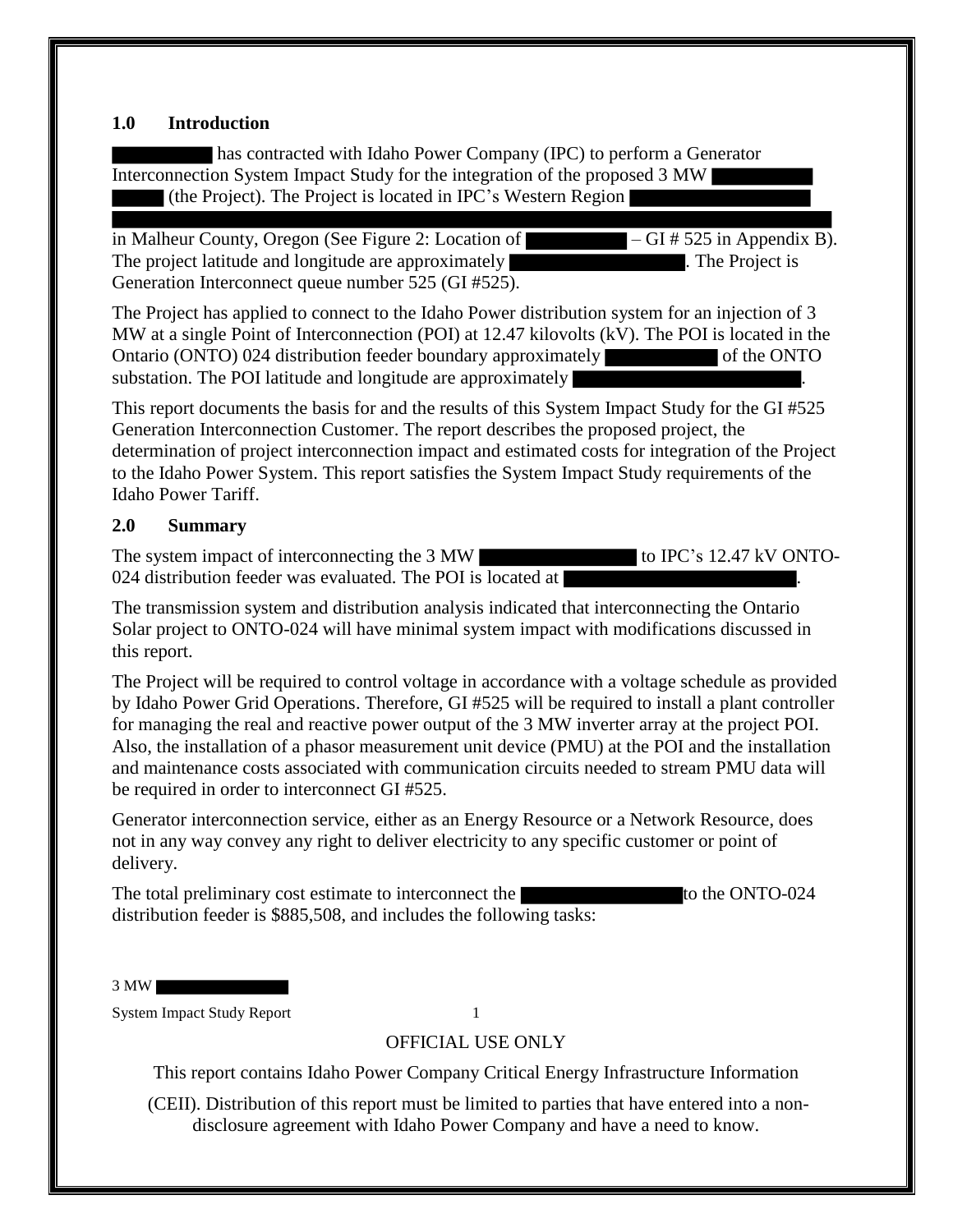- Install a four-pole 12.47 kV generation interconnection package at the POI. This includes an SEL-421 protective relay, which requires 3-phase potential transformers (PTs), 3 phase current transformers (CTs), and remote connectivity. Additionally, a single-phase PT shall be installed on the interconnect customer side of the IPC recloser.
- Reconductor approximately 2.25 miles from the POI from #4 ACSR to 795 AAC.
- Replace recloser ONTO24R70X with an electronic recloser. Additionally, a single-phase PT shall be installed on the interconnect customer side of the recloser for deadline check.
- Install a PMU device at the POI.
- Install a single-phase PT and wiring for dead-line check on ONTO-024.
- Install Beckwith M2001-D load tap changer (LTC) controllers on the T134 transformer at ONTO substation.
- Upgrade the ONTO T022 AMI transformer.

The cost estimate includes direct equipment and installation labor costs, indirect labor costs and general overheads, and a contingency allowance. These are cost estimates only and final charges to the customer will be based on the actual construction costs incurred. It should be noted that the preliminary cost estimate of \$885,508 does not include the cost of the customer's owned equipment to construct the solar generation site or required communication circuits.

## **3.0 Scope of Interconnection Transmission System Impact Study**

The Interconnection Transmission System Impact Study was completed, in accordance with Idaho Power Company Standard Generator Interconnection Procedures, to provide an evaluation of the system impacts of the interconnection of the proposed generating project to the Idaho Power system. As listed in the Interconnection Transmission System Impact Study agreement, the Interconnection Transmission System Impact Study report provides the following information:

- identification of additional transformer load tap changer operations, voltage fluctuations (flicker) and additional feeder losses.
- identification of required reactive power support.
- identification of islanding conditions.
- identification of any circuit breaker short circuit capability limits exceeded as a result of the interconnection.
- identification of any thermal overload or voltage limit violations resulting from the interconnection.
- identification of any angular instability.
- description and non-binding estimated cost of facilities required to interconnect the Small Generating Facility to the IPC System and to address the identified short circuit and power flow issues.

3 MW

System Impact Study Report 2

# OFFICIAL USE ONLY

This report contains Idaho Power Company Critical Energy Infrastructure Information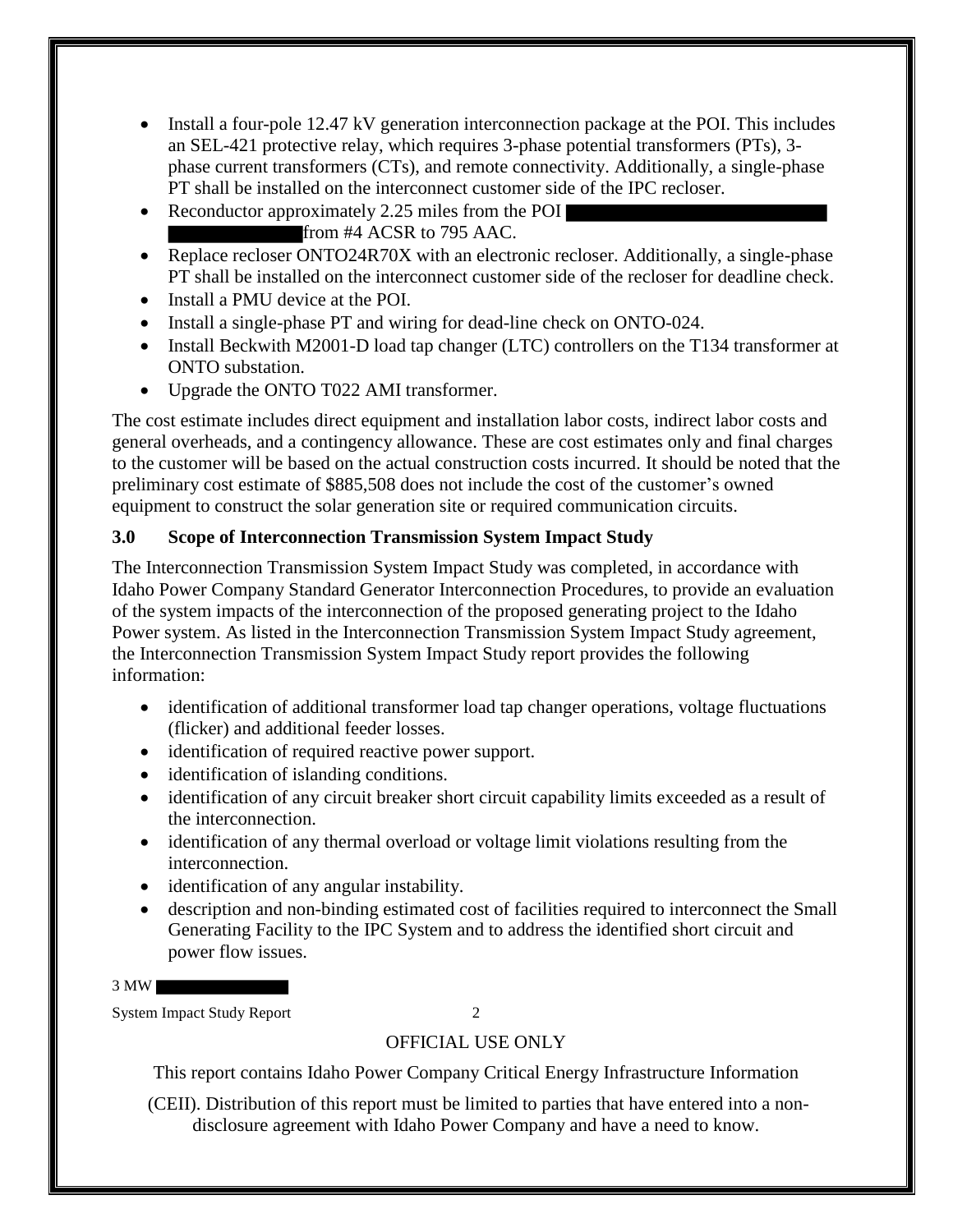All other proposed generation projects prior to this project in the Generator Interconnect queue were considered in this study. A current list of these projects can be found in the Generation Interconnection folder located on the Idaho Power web site at the link shown below:

**http://www.oatioasis.com/ipco/index.html**.

## **4.0 Description of Proposed Generating Project**

, GI #525, consists of a single 3 MW photovoltaic solar plant which requested to be connected to Idaho Power's 12.47 kV ONTO-024 distribution feeder. The Project will need to install a grid connection control system for managing the real and reactive power output of the inverters. The design drawing shows sets of

with fused disconnects to stepup the voltage from 480 V to 12.00 kV. The transformers shown in the Single Line Diagram are undersized to support the plant MVA production requirements as well as the 12.47 kV distribution system connection. The solar plant will need to size the step-up transformers appropriately for the total plant MVA as well as the 12.47 kV connection. Additionally, the design drawing shows grounded-wye/delta transformers. Idaho Power will require groundedwye/grounded-wye or wye/grounded-wye transformers with the ground on the utility side. The project will use

The Project's projected in-service date was not included in the GI application.

## **5.0 Description of Transmission Facilities**

.

The Project's impact on the Brownlee East transmission path (WECC Path #55) was evaluated in this Transmission System Impact Study. In addition, the Idaho-Northwest transmission path (WECC Path #14) which is in series with the Brownlee East transmission path was studied at its rated West-to-East transfer capacity.

The Idaho-Northwest transmission path (WECC Path #14) is defined as the sum of the flows on the following five lines:

- Oxbow-Lolo 230kV
- Hells Canyon-Hurricane 230kV
- North Powder-La Grande 230kV
- Hines-Harney 115kV
- Hemingway-Summer Lake 500kV

The Brownlee East transmission path (WECC Path #55) is defined as the sum of the flows on the following seven lines:

- Brownlee-Boise Bench #1 230kV
- Brownlee-Boise Bench #2 230kV

3 MW

System Impact Study Report 3

# OFFICIAL USE ONLY

This report contains Idaho Power Company Critical Energy Infrastructure Information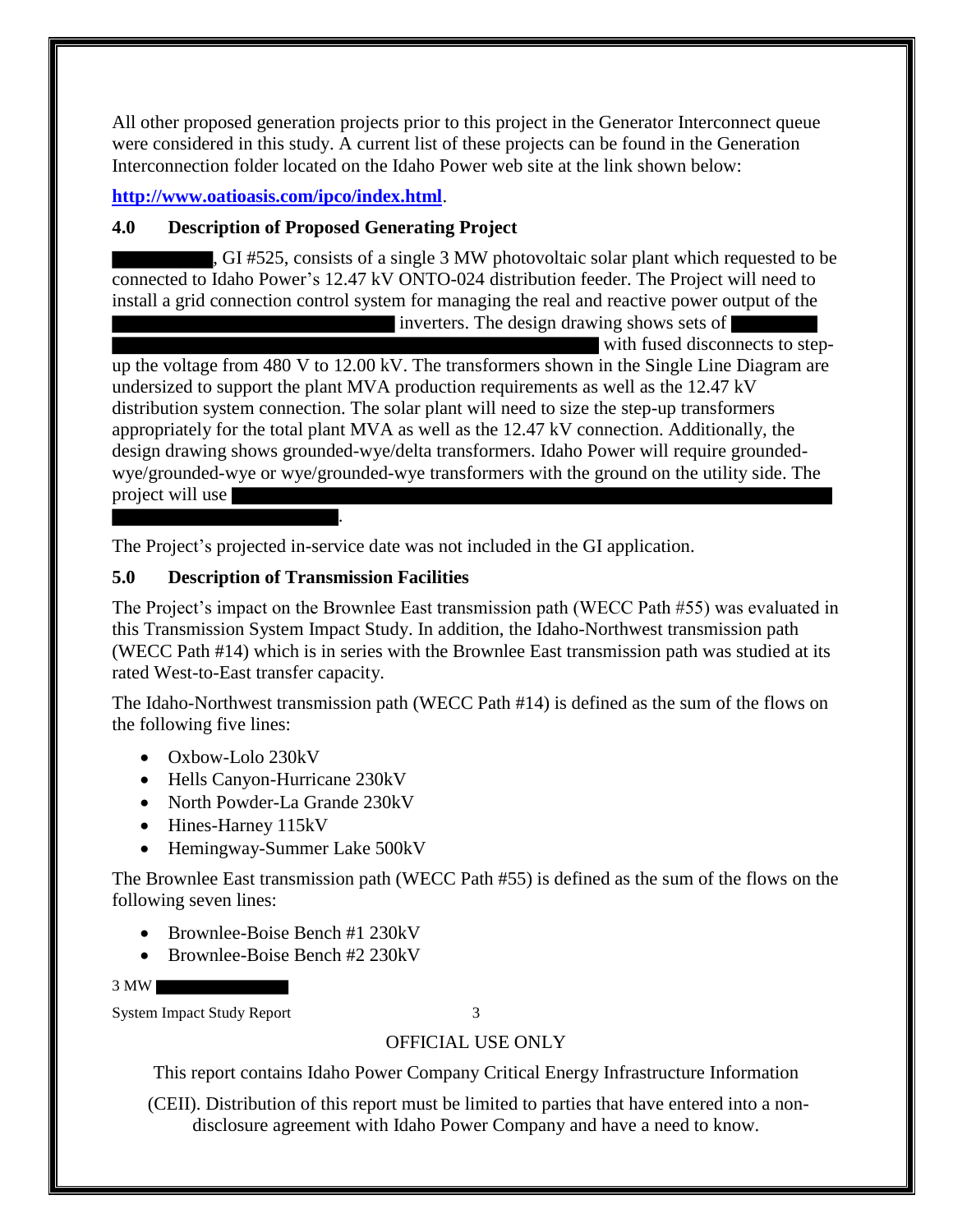- Brownlee-Boise Bench #3 230kV
- Brownlee-Horse Flat #4 230kV
- Brownlee-Ontario 230kV
- Oxbow-Starkey 138kV
- Quartz-Ontario 138kV

For this generation interconnection Transmission System Impact Study, the flow on the Idaho-Northwest transmission path was modeled at MW West-to-East and the Brownlee East transmission path was modeled at MW West-to-East. The paths were stressed to these specific levels in order to determine if the addition of the Project's 3 MW degraded the existing Brownlee East path's transfer capability.

### **6.0 Description of Power Flow Case**

This study utilized the WECC approved 16hs3a Heavy summer operating case as the starting point of the studies. Two power flow cases were developed:

- The "Base Case" with projects earlier in the queue added, but not the Project.
- The "Second Case" with projects earlier in the queue and the Project added.

The pre-contingency flows across the Idaho-Northwest and the Brownlee East paths/cut-planes were modeled at their respective ratings (see Section 5.0). Flow in each path is modeled in this manner in order to capture the potential impact of the Project on the existing capabilities of the surrounding paths and the interconnected transmission systems. Performing the studies at these levels will ensure that the Total Transfer Capability of the adjacent paths are not impacted by the Project.

In addition to the 16hs3a Heavy summer operating case, two light-load operating cases were developed for the IPC 69 kV sub-transmission system. The limits used for this analysis are as follows:

- 1. Voltage magnitude during normal operating steady-state must remain between 0.93 per unit and 1.05 per unit. If the post-transient voltage deviates from this range during N-1 conditions and an operating procedure can be taken to return the voltage to the required range without creating a four-terminal line, then network upgrades are not required.
- 2. Line loading must be less than 100% of line rating during normal steady-state operation. Steady-state line loading above 100% requires network upgrades.
- 3. Post-transient line overloading that does not exceed the emergency line rating resulting from an N-1 contingency is acceptable if an operating procedure can be taken to reduce the line loading below 100% without creating a four-terminal line.
- 4. Post-transient line loading above the emergency line rating resulting from an N-1 contingency requires network upgrades.

3 MW

System Impact Study Report 4

## OFFICIAL USE ONLY

This report contains Idaho Power Company Critical Energy Infrastructure Information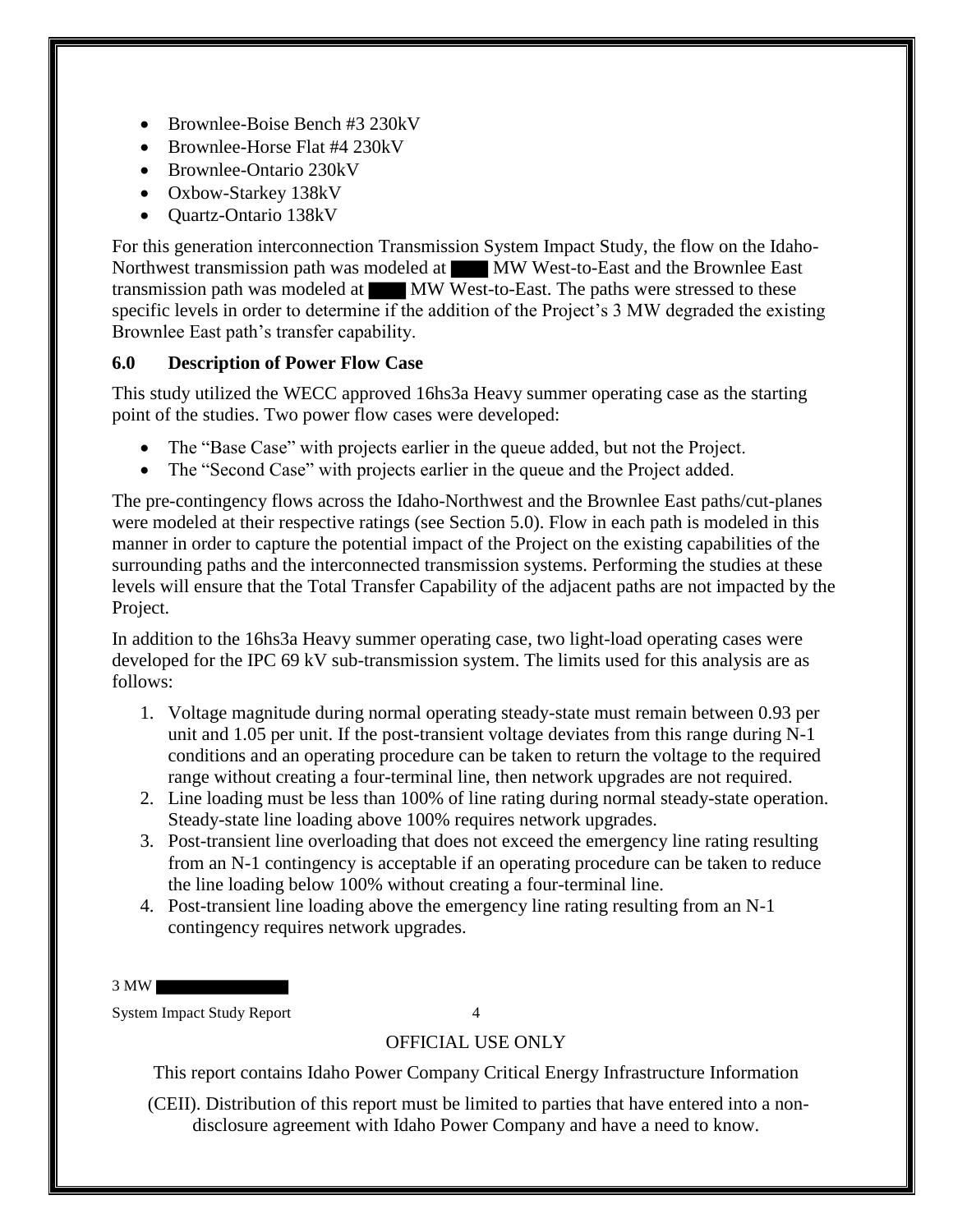### **7.0 Power Flow Analysis Study Results**

Results from the stressed Heavy summer operating case indicate the addition of the GI #525 project will not result in contingency violations that would impact the Total Transfer Capability of the adjacent Brownlee East transmission path.

The addition of GI #525 does not exceed any lines ratings for any N-1 contingencies.

### **8.0 Description of Substation Facilities**

Idaho Power's ONTO substation is located in Malheur County, Oregon. The existing substation transformer, ONTO T134, is a three-phase 138-13.09 kV transformer rated for 30 MVA.

## **9.0 Description of Distribution Facilities**

The requested POI for the Project is on the ONTO-024 distribution feeder. This is a groundedwye feeder operating at 12.47 kV at the POI. The Project must have a grounded-wye transformer connection on the IPC side, as well as a wye connection on the Project side of the transformer.

Refer to Appendix A, Section 3, for additional grounding requirements.

## **10.0 Short Circuit Study Results**

The fault current contribution from the PV generators does not exceed any circuit breaker rating.

## **11.0 Description of Required Facility Upgrades**

The Project will be required to provide a plant controller that will operate the inverter system in Volt/VAr control mode in order to regulate voltage according to a voltage schedule that will be provided by Idaho Power.

The following upgrades will be required to IPC-owned facilities to facilitate the interconnection of GI #525:

- Install a four-pole 12.47 kV generation interconnection package at the POI. This includes an SEL-421 protective relay, which requires 3-phase potential transformers (PTs), 3 phase current transformers (CTs), and remote connectivity. Additionally, a single-phase PT shall be installed on the interconnect customer side of the IPC recloser.
- Reconductor approximately 2.25 miles from the POI from #4 ACSR to 795 AAC.
- Replace recloser ONTO24R70X with an electronic recloser. Additionally, a single-phase PT shall be installed on the interconnect customer side of the recloser for deadline check.
- Install a PMU device at the POI.
- Install a single-phase PT and wiring for dead-line check on ONTO-024.
- Install Beckwith M2001-D load tap changer (LTC) controllers on the T134 transformer at ONTO substation.

3 MW

System Impact Study Report 5

# OFFICIAL USE ONLY

This report contains Idaho Power Company Critical Energy Infrastructure Information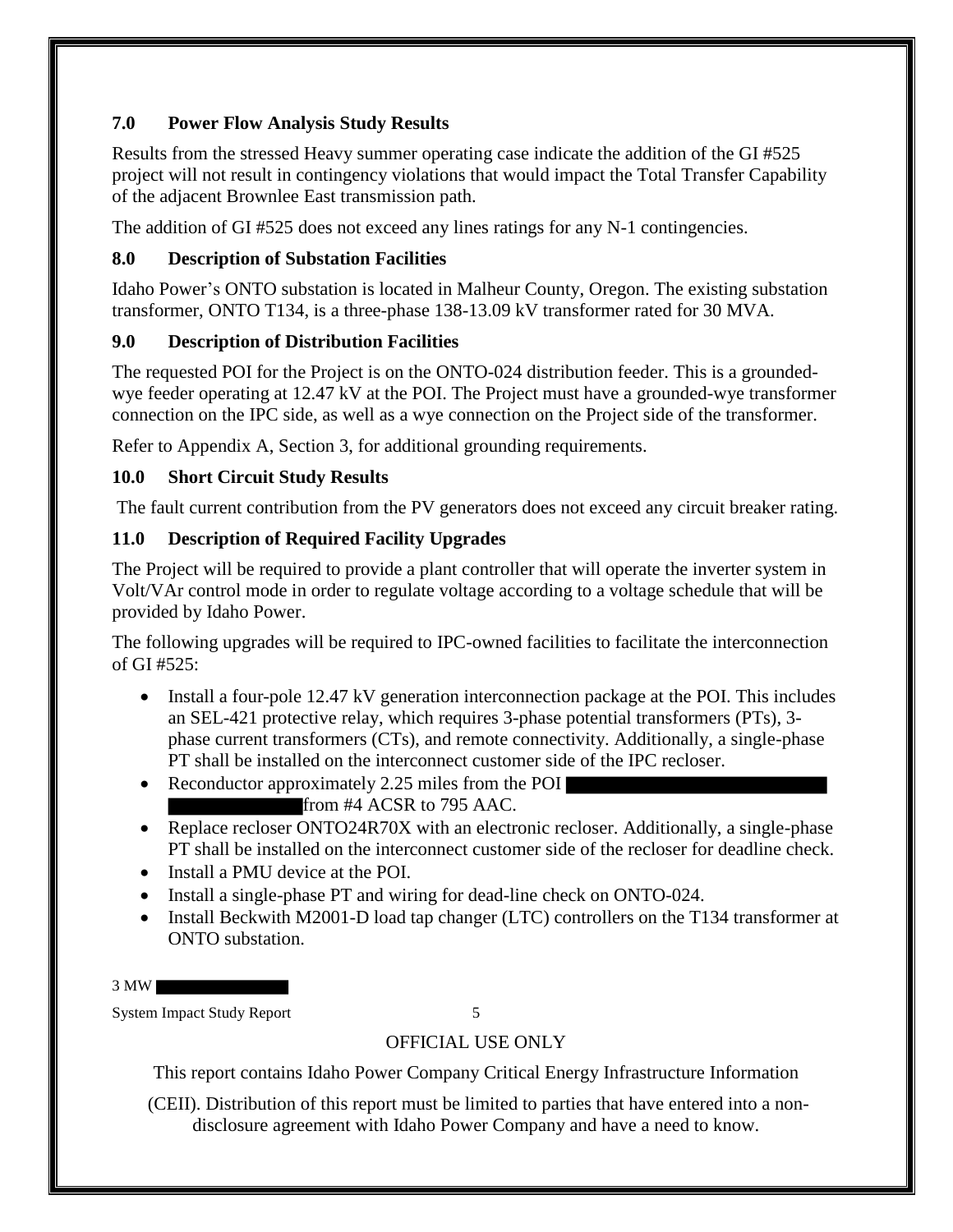• Upgrade the ONTO T022 AMI transformer.

See the conceptual-level cost estimate in Table 1.

#### Table 1 Conceptual-level Cost Estimate for GI #525

| <b>Item of Work</b>                                      | <b>Estimate</b> |
|----------------------------------------------------------|-----------------|
| Generation interconnection and protection package        | \$174,000       |
| Substation upgrades                                      | \$5,800         |
| Distribution upgrades                                    | \$464,000       |
|                                                          |                 |
| Unloaded costs                                           | 643,800         |
| Contingency 20% (1)                                      | \$128,760       |
| Total unloaded costs                                     | \$772,560       |
| Overheads (2)                                            | \$112,948       |
| <b>Total loaded costs</b>                                | \$885,508       |
| Total Conceptual-level Cost Estimate in 2017 dollars (3) | \$885,508       |

(1) Contingency is added to cover the unforeseen costs in the estimate. These costs can include unidentified design components, material cost increases, labor estimate shortfalls, etc.

(2) Overhead costs cover the indirect costs associated with the Project.

(3) This cost estimate includes direct equipment, material, labor, overheads, and contingency as shown.

- Note that these estimates do not include the cost of the customer's equipment/facilities or required communication circuits for SCADA, PMU, and metering.
- Note that the overhead rates are subject to change during the year.
- These are estimated costs only and final charges to the customer will be based on the actual construction costs incurred.
- These are non-binding conceptual level cost estimates that will be further refined upon the request and completion of Transmission and Distribution Facility Studies.

3 MW

System Impact Study Report 6

## OFFICIAL USE ONLY

This report contains Idaho Power Company Critical Energy Infrastructure Information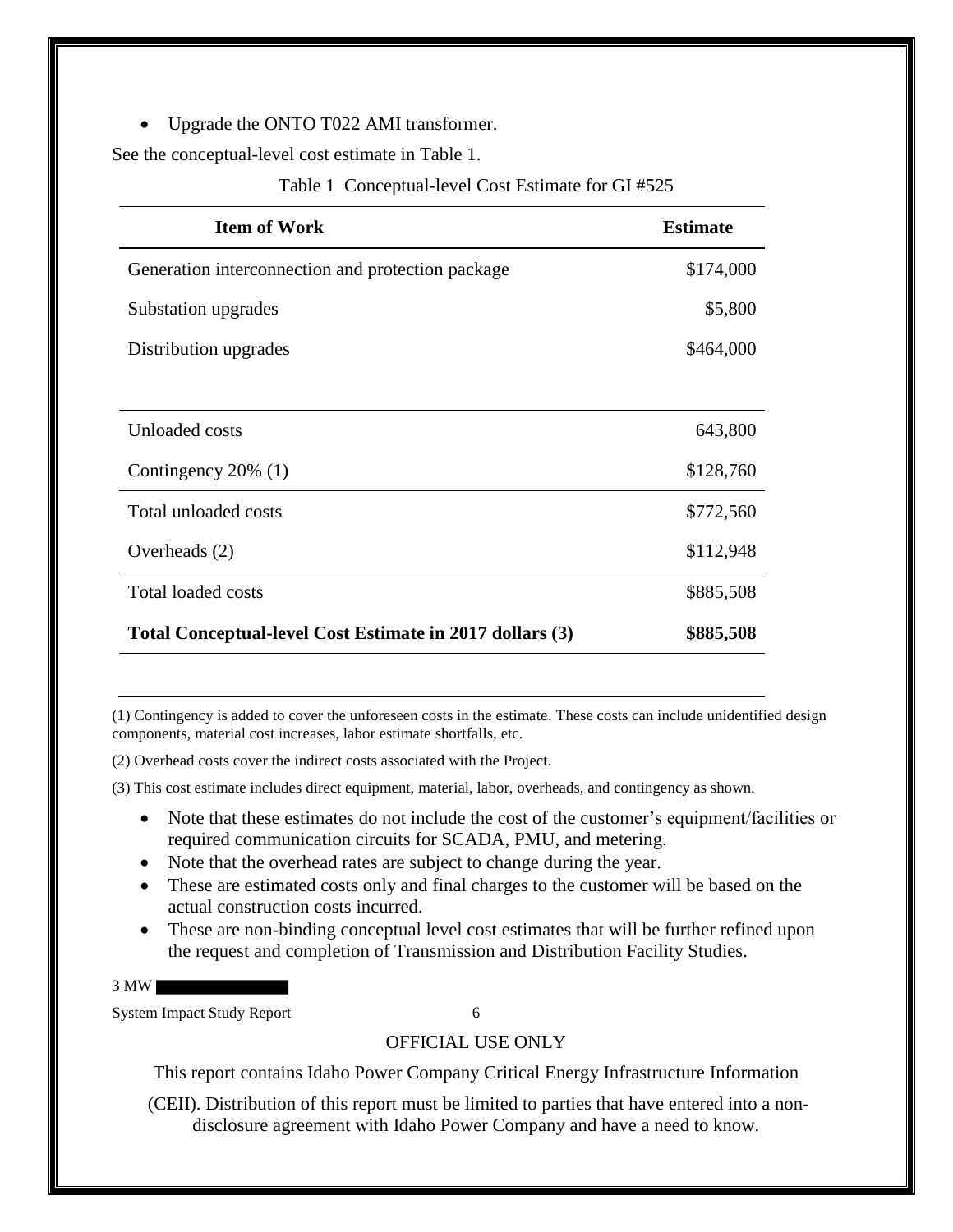#### **12.0 Description of Operating Requirements**

The Project shall be capable of injecting reactive power (over-excited) and absorbing reactive power (under-excited) equal to 1.45 MVAR at all active power output between 20% and 100% of the nameplate active power rating of 3 MW.



**Figure 1 Operating requirements**

Idaho Power has determined that the inverter selected by the Project meets the reactive power capability requirements.

The Project will be required to control voltage in accordance with a voltage schedule as provided by Idaho Power Grid Operations. Therefore, GI #525 will be required to install a plant controller for managing the real and reactive power output of the 3 MW inverter system at the project POI. The installation of a PMU at the POI and maintenance costs associated with communication circuits needed to stream PMU data will also be required in order to interconnect GI #525.

3 MW

System Impact Study Report 7

## OFFICIAL USE ONLY

This report contains Idaho Power Company Critical Energy Infrastructure Information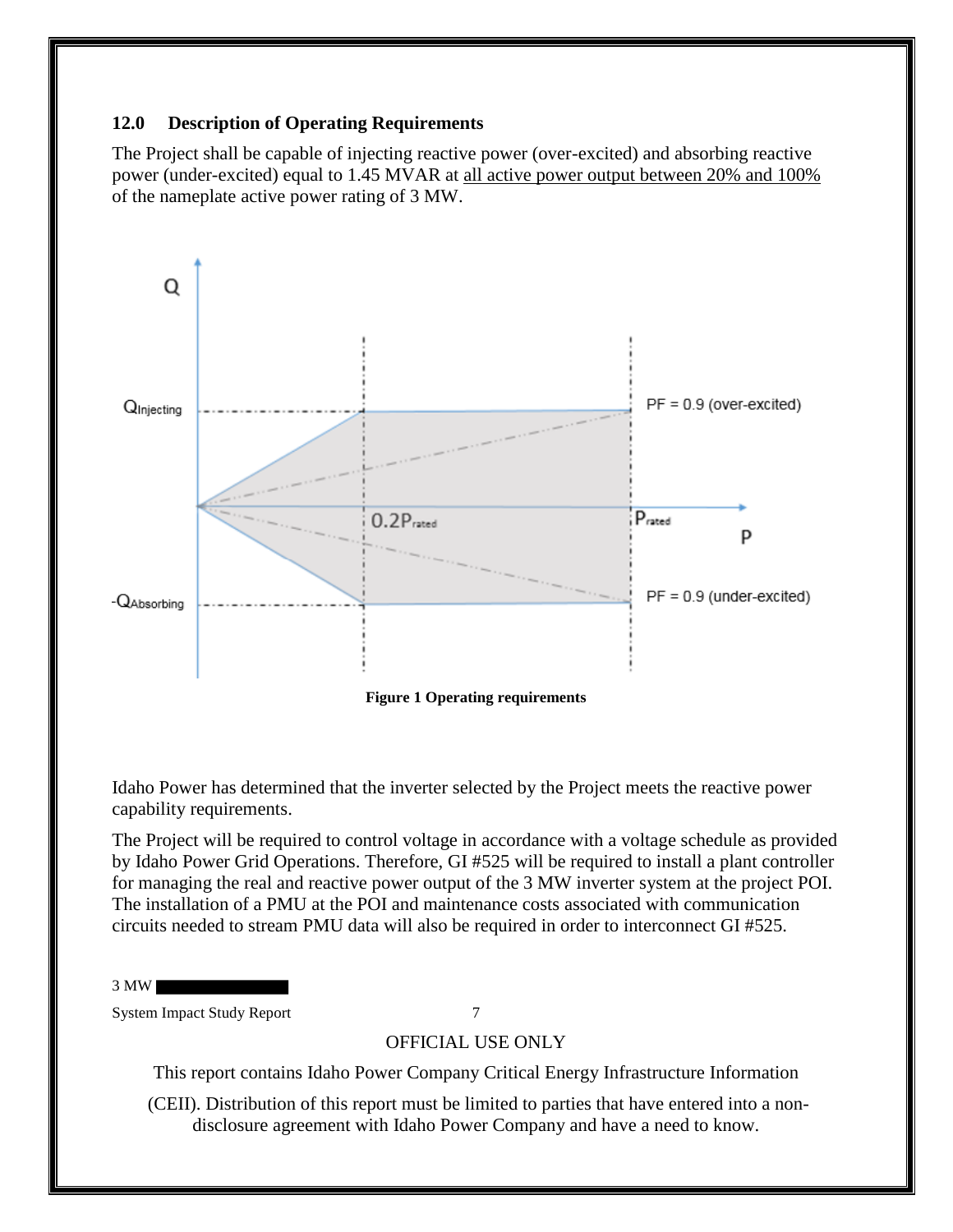Voltage flicker at startup and during operation will be limited to less than 5% as measured at the POI. The allowable voltage flicker limit is further reduced during operation due to multiple voltage fluctuations per hour or minute, per Idaho Power's T&D Advisory Information Manual.

The Project is required to comply with the applicable voltage fluctuation limits found in IEEE Standard 1453-2004 *IEEE Recommended Practice for Measurement and Limits of Voltage Fluctuations and Associated Light Flicker on AC Power Systems.* 

The project is required to comply with the applicable Voltage and Current Distortion Limits found in IEEE Standard 519-2014 *IEEE Recommended Practices and Requirements for Harmonic Control in Electrical Power Systems*.

Additional operating requirements for the Project may be identified in the System Impact Study when it is performed.

#### **13.0 Conclusion**

The requested interconnection of the , GI #525, to Idaho Power's system was studied for impact to the IPC electrical transmission and distribution system. The project will need to interconnect using a 12.47 kV grounded-wye connection to the ONTO-024 12.47 kV distribution feeder. The transformers shown in the Single Line Diagram are undersized to support the plant MVA production requirements as well as the 12.47 kV distribution system connection. The solar plant will need to size the step-up transformers appropriately for the total plant MVA as well as the 12.47 kV connection. Additionally, the design drawing shows grounded-wye/delta transformers. Idaho Power will require grounded-wye/grounded-wye or wye/grounded-wye transformers with the ground on the utility side. The results of this study confirm that, with the modifications listed, no network upgrades will be required to interconnect the  $\overline{G}$ , GI #525, to the existing Idaho Power system. A four-pole generation interconnect package, a PMU, dead-line check, and a digital tap changer controls on the ONTO T134 are required to integrate the 3 MW project as well as reconductoring approximately 2.25 miles from the POI from #4 ACSR to 795 AAC and replacing recloser ONTO24R70X with an electronic recloser. Additionally, a singlephase PT shall be installed on the interconnect customer side of ONTO24R70X for deadline check.

All generation projects in the area ahead of the Project in the IPC generation interconnection queue and their associated transmission system improvements were modeled in a preliminary power flow analysis to evaluate the feasibility of interconnecting GI #525. The results and conclusions of this System Impact Study are based on the realization of these projects in the unique queue/project order.

The estimated cost to interconnect GI #525 to the IPC system at the 12.47 kV point of interconnection considered in this study is approximately \$885,508.

3 MW

System Impact Study Report 8

## OFFICIAL USE ONLY

This report contains Idaho Power Company Critical Energy Infrastructure Information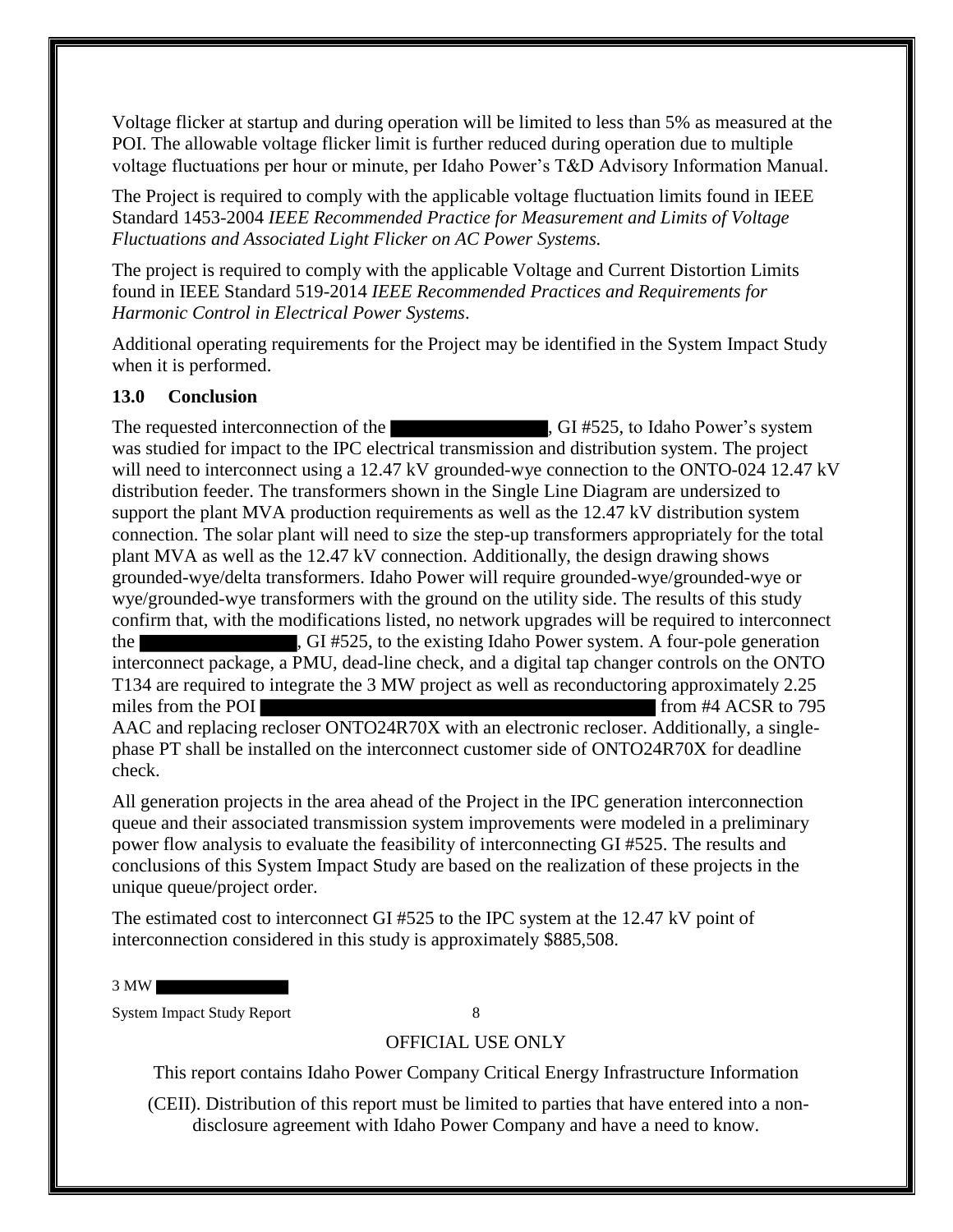Generator interconnection service, either as an Energy Resource or a Network Resource, does not in any way convey any right to deliver electricity to any specific customer or point of delivery. Transmission requirements to integrate the Project will be determined during the System Impact Study phase of the generator interconnection process.

3 MW System Impact Study Report 9

OFFICIAL USE ONLY

This report contains Idaho Power Company Critical Energy Infrastructure Information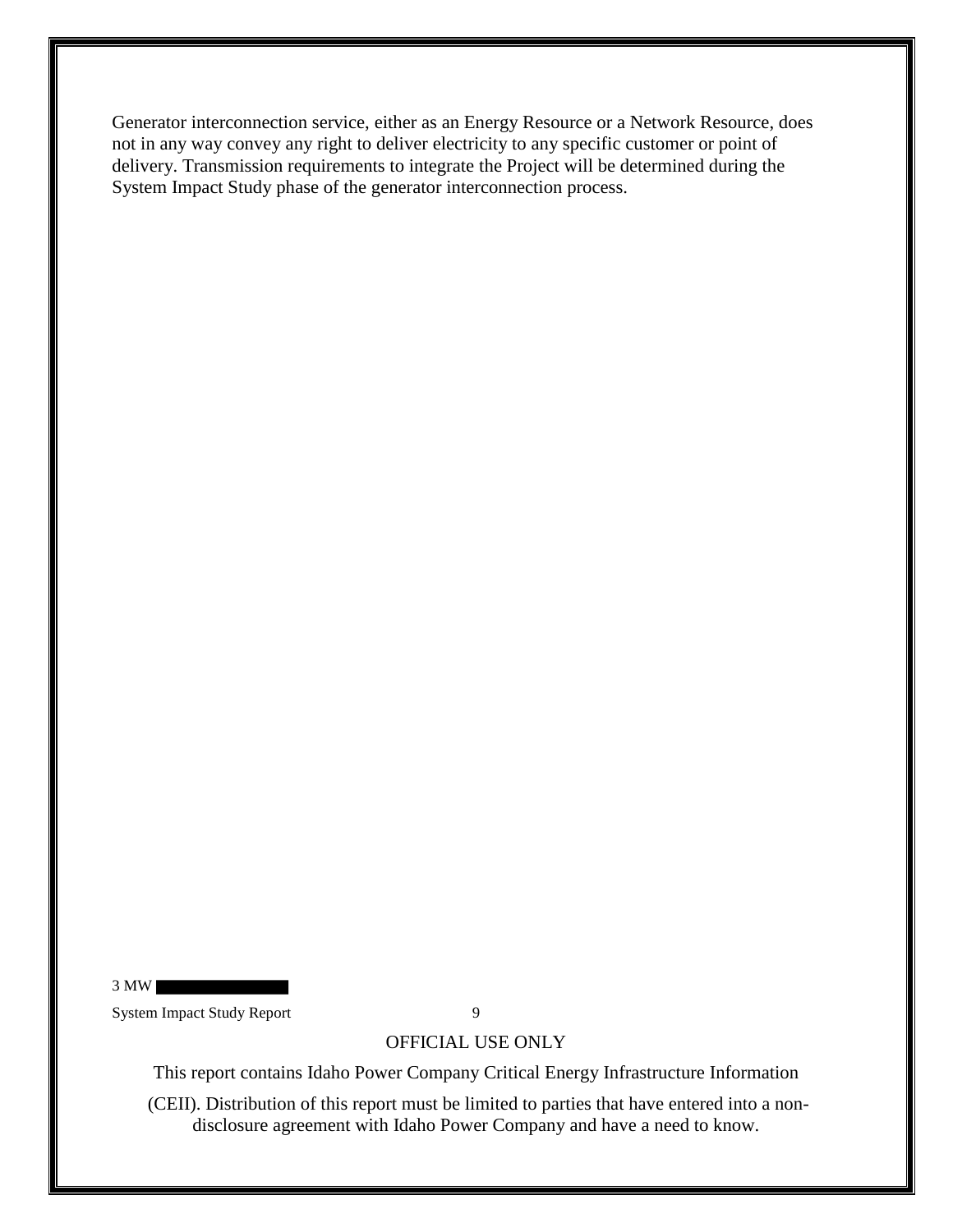#### **APPENDIX A**

#### **A-1.0 Method of Study**

The Transmission System Impact Study plan inserts the Project up to the maximum requested injection into the selected Western Electricity Coordinating Council (WECC) power flow case and then, using Power World Simulator or GE's Positive Sequence Load Flow (PSLF) analysis tool, examines the impacts of the new resource on Idaho Power's transmission system (lines, transformers, etc.) within the study area under various operating and outage scenarios. The WECC and Idaho Power reliability criteria and Idaho Power operating procedures were used to determine the acceptability of the configurations considered. The WECC case is a recent case modified to simulate stressed but reasonable pre-contingency energy transfers utilizing the IPC system. For distribution feeder analysis, Idaho Power utilizes DNV·GL's Synergi Electric software and EPRI's OpenDSS software.

#### **A-2.0 Acceptability Criteria**

The following acceptability criteria were used in the power flow analysis to determine under which system configuration modifications may be required:

The continuous rating of equipment is assumed to be the normal thermal rating of the equipment. This rating will be as determined by the manufacturer of the equipment or as determined by Idaho Power. Less than or equal to 100% of continuous rating is acceptable.

Idaho Power's Voltage Operating Guidelines were used to determine voltage requirements on the system. This states, in part, that distribution voltages, under normal operating conditions, are to be maintained within plus or minus 5% (0.05 per unit) of nominal at each meter or POI on the feeder. Therefore, voltages greater than or equal to 0.95 pu voltage and less than or equal to 1.05 pu voltage are acceptable.

Voltage flicker during the starting or stopping of the generator will be limited to less than 5% as measured at the POI. Allowable voltage flicker limit is further reduced during operation due to multiple voltage fluctuations per hour or minute, per Idaho Power's T&D Advisory Information Manual.

Idaho Power's Reliability Criteria for System Planning was used to determine proper transmission system operation.

All customer generation must meet IEEE 519, IEEE1453, IEEE1547, and ANSI C84.1 Standards.

All other applicable national and Idaho Power standards and prudent utility practices were used to determine the acceptability of the configurations considered.

*3* MW

Feasibility Study Report 10

#### OFFICIAL USE ONLY

This report contains Idaho Power Company Critical Energy Infrastructure Information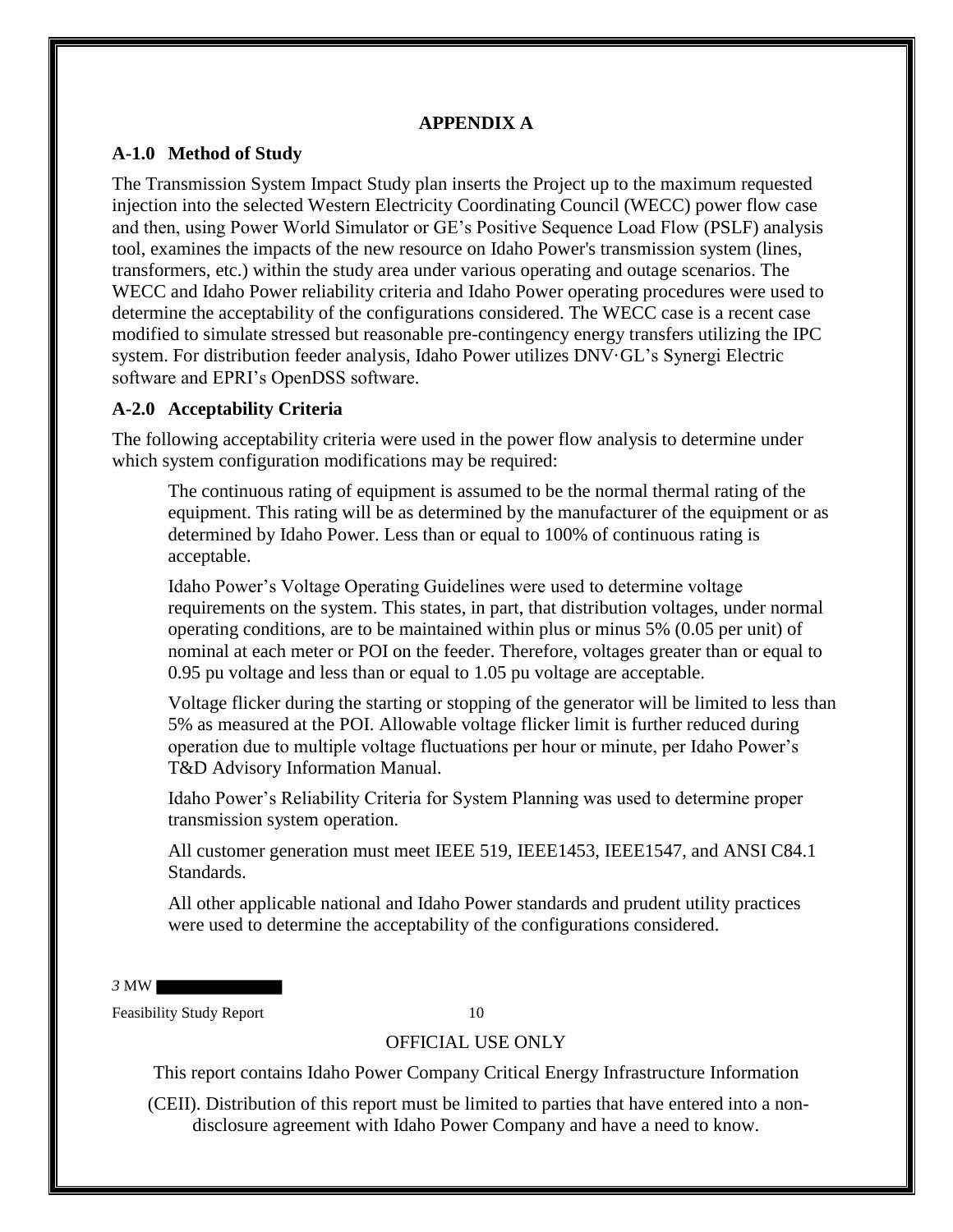The stable operation of the system requires an adequate supply of volt-amperes reactive (VARs) to maintain a stable voltage profile under both steady-state and dynamic system conditions. An inadequate supply of VARs will result in voltage decay or even collapse under the worst conditions.

Equipment/line/path ratings used will be those that are in use at the time of the study or that are represented by IPC upgrade projects that are either currently under construction or whose budgets have been approved for construction in the near future. All other potential future ratings are outside the scope of this study. Future transmission changes may, however, affect current facility ratings used in the study.

### **A-3.0 Grounding Guidance**

IPC requires interconnected transformers on the distribution system to limit their ground fault current to 20 amps at the Point of Interconnection.

### **A-4.0 Electrical System Protection Guidance**

IPC requires electrical system protection per Requirements for Generation Interconnections found on the Idaho Power Web site,

**http://www.idahopower.com/pdfs/BusinessToBusiness/facilityRequirements.pdf**

#### **A-5.0 WECC Coordinated Off-Nominal Frequency Load Shedding and Restoration Requirements**

IPC requires frequency operational limits to adhere to WECC Under-frequency and Overfrequency Limits per the WECC Coordinated Off-Nominal Frequency Load Shedding and Restoration Requirements available upon request.

3 MW

System Impact Study Report 11

# OFFICIAL USE ONLY

This report contains Idaho Power Company Critical Energy Infrastructure Information